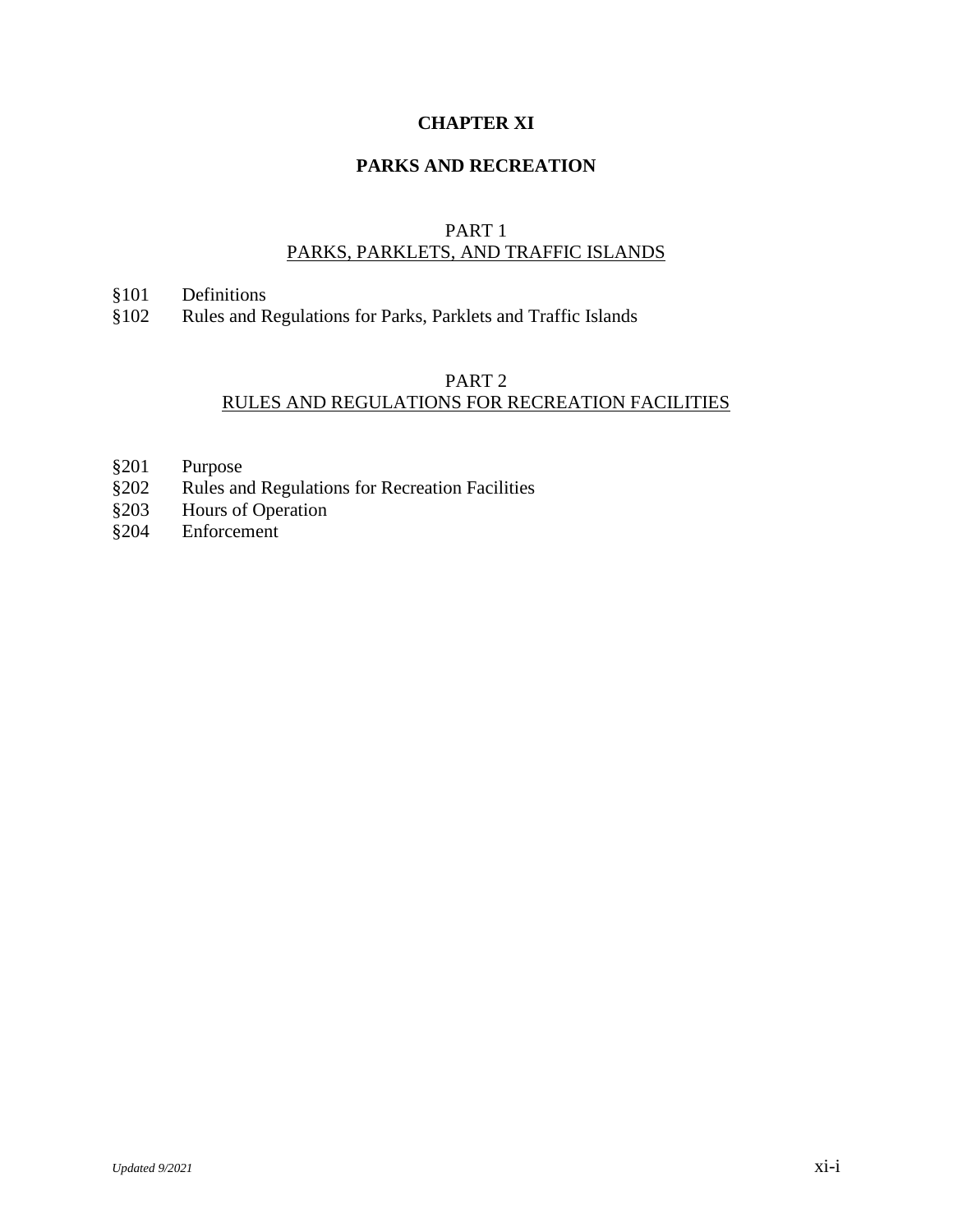### **PART 1 PARKS, PARKLETS AND TRAFFIC ISLANDS**

§101 Definitions. The following terms, when used in this Part 1, shall have the meanings ascribed to them in this section.

Park: a parcel of ground intended primarily for beautification and aesthetic improvement of the Municipality generally, or for recreational purposes, or both, and more particularly identified as follows:

- Bird Park
- Church Place
- Clearview Commons
- Country Club Drive Park
- Highland Terrace Park
- Hoodridge Park
- Iroquois Drive Park
- Meadowcroft Park
- Mt. Lebanon Golf Course
- Mt. Lebanon Park on Cedar Boulevard
- Robb Hollow Park
- Rockwood Park
- Sunset Hills Park
- Twin Hills Trails Park
- Williamsburg Park

Parklet: a parcel of ground intended primarily for beautification and aesthetic improvement of the surrounding neighborhood, for recreational purposes, or for traffic control purposes, or any or all of the foregoing, and located in the vicinity of the following intersections and streets:

- Connecting Road and Lebanon Hills Drive
- Longuevue Drive—Washington Road—Spalding Circle
- Main Entrance Drive—Lebanon Hills Drive
- Marlin Drive East—Marlin Drive West—McCully Street
- Mission Drive Circle
- Orchard Drive and Jefferson Drive North
- Orchard Drive and Jefferson Drive South
- Orchard Drive and Parkway Drive
- Ordale Boulevard and Standish Boulevard
- Parkside Avenue and Sunset Drive
- St. Clair Circle

Recreation Facility: Property under the control of the Municipality whose purpose is for recreational activities, both active and passive. Recreation Facilities include: Swimming Pool, Tennis Center, Platform Tennis, sports fields, playgrounds, Warm-up Shed, Ice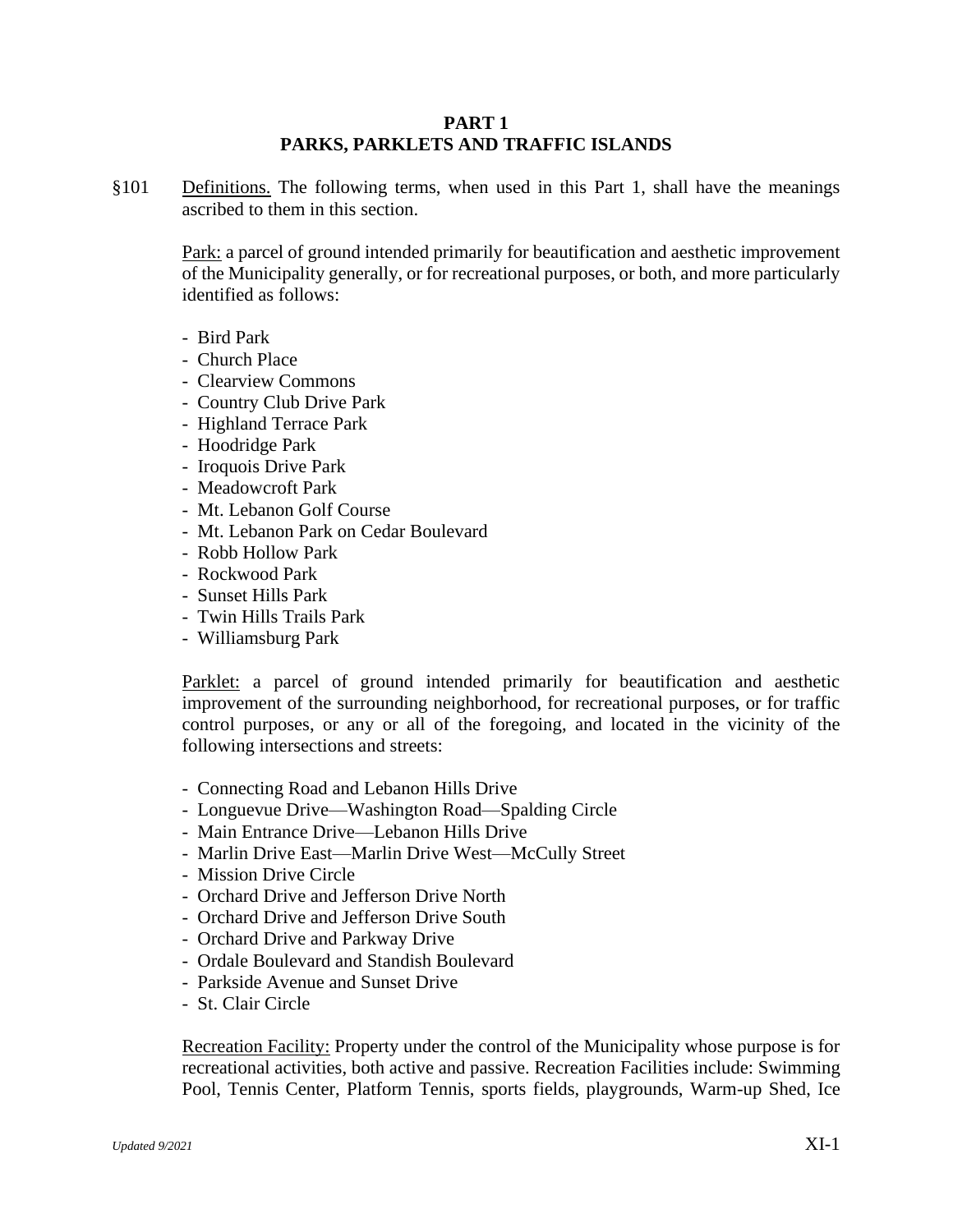Skating Rinks, Golf Course and the Recreation Center, as well as surrounding public property.

Traffic Island: a parcel of ground intended primarily for traffic control purposes and for beautification and aesthetic improvement of the surrounding neighborhood, and located in the vicinity of the following intersections and streets:

- Allendale Place and Iroquois Drive
- Altadena Drive and Markham Drive
- Avon Drive and Jefferson Drive
- Beadling Road and Inglewood Drive
- Beverly Road and Meadowcroft Avenue
- Beverly Road and Newburn Drive
- Bower Hill Road and Greenhurst Drive
- Bradley Court cul-de-sac
- Briar Meadows cul-de-sac
- Carleton Drive and Elatan Drive
- Cherokee Place and Ordale Boulevard
- Clemson Drive cul-de-sac
- Cochran Road and Osage Road
- Colony Circle
- Crestvue Manor Drive cul-de-sac
- DuPont Circle cul-de-sac
- Firwood Drive and Pinewood Drive
- Florida Avenue and Lebanon Avenue
- Foxland Drive cul-de-sac
- Halsey Court cul-de-sac
- Highridge Circle cul-de-sac
- Hillaire Drive cul-de-sac
- Iroquois Drive and Seminole Drive
- Jefferson Drive and Washington Road
- Kelso Road and Bower Hill Road
- Kenmont Avenue and Martin Avenue
- Larchmont Road and Pinetree Road
- Linda Lane cul-de-sac
- Lynn Haven Drive cul-de-sac
- Main Entrance Drive and Connecting Road
- Main Entrance Drive and Park Entrance Drive
- Markham Drive and Seneca Drive
- McConnell Mill Lane cul-de-sac
- Meadowcroft Avenue, N., and Oak Forest Drive
- Midway Road and Parker Drive
- Mississippi Avenue and Illinois Avenue
- Mohican Drive and Navahoe Drive
- Mohican Drive and Pueblo Drive
- Mohican Drive and Terrace Drive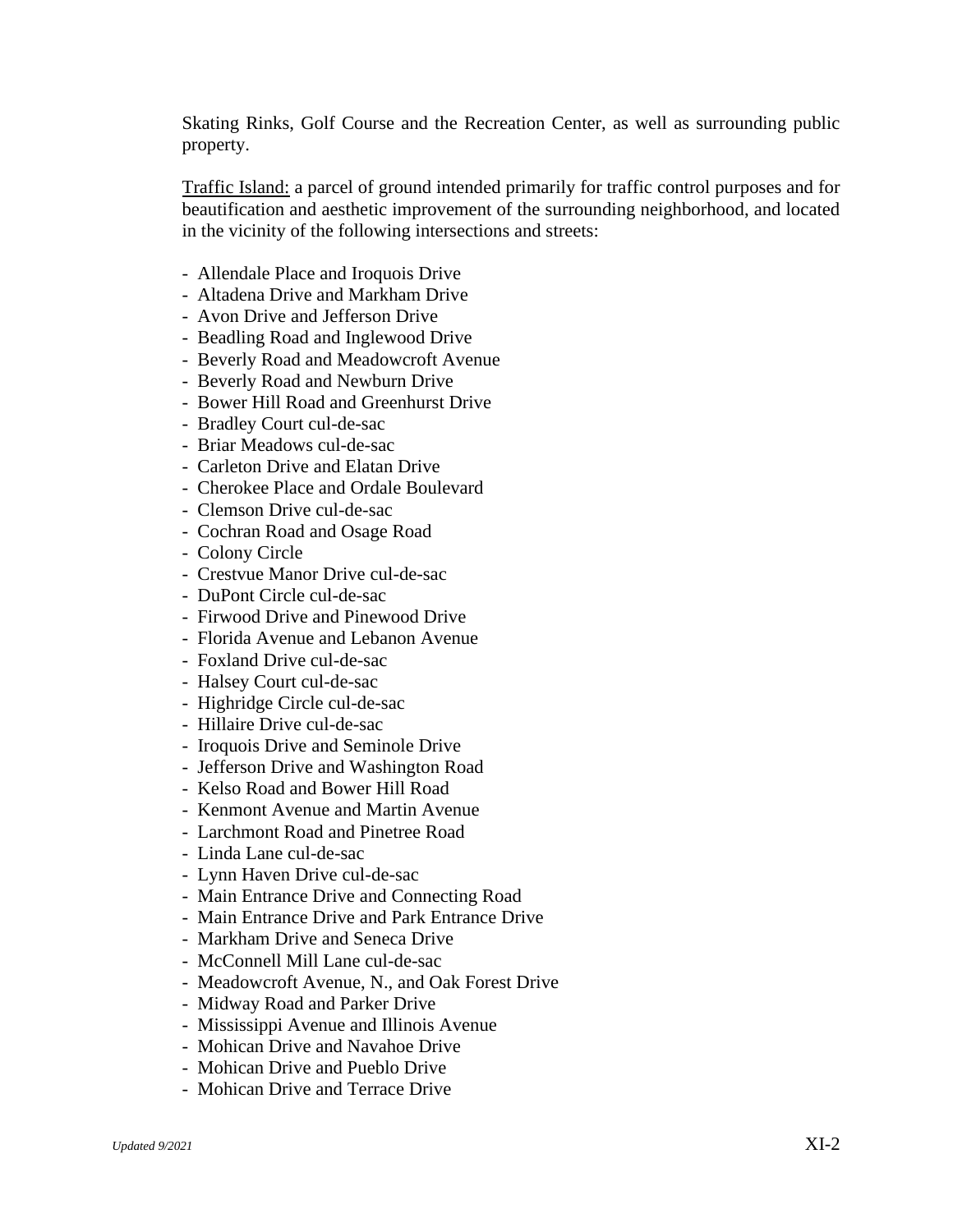- Morrison Drive cul-de-sac
- Mt. Lebanon Boulevard and Washington Road
- Navahoe Drive and Terrace Drive
- Neulon Avenue and Parker Drive
- Oak Park Place
- Oak Park Place and Old Hickory Road
- Old Gilkeson Road cul-de-sac
- Oregon Trail
- Osage Road and Swallow Hill Road
- Osage Road and Valleyview Road
- Park Entrance Drive and Washington Road
- Parkview Drive cul-de-sac
- Parkview Drive and Willow Drive
- Parkway Drive and Jefferson Drive
- Pat Haven Drive cul-de-sac
- Pine Shadows Drive cul-de-sac
- Ridgeway Court cul-de-sac
- Robb Hollow Road and Larchdale Drive
- Rock Haven and Rocklyn Drive
- Rock Haven Lane cul-de-sac
- Salem Drive and Cedar Boulevard
- Scrubgrass Road and Segar Road
- Skylark Circle cul-de-sac
- Stilwell Court cul-de-sac
- Sunset Drive and Tampa Avenue
- Thornwood Drive and Thornycroft Avenue
- Twin Hills Drive cul-de-sac
- Valleyview Road and Couch Farm Road

### §102 Rules and Regulations for Parks, Parklets and Traffic Islands:

- 102.1 Municipal Parks, Parklets and Traffic Islands are intended for the use and enjoyment of Municipal residents and organizations, and except where written permission is obtained from the Manager or his designated representative or where specific user regulations or fees have been established to govern specific Parks, Parklets and Traffic Islands, nonresidents shall not be permitted to use such Parks, Parklets and Traffic Islands.
- 102.2 No person shall injure, deface, or destroy any notices, rules or regulations posted or otherwise permanently fixed by order of the Manager or his designated representative.
- 102.3 No person shall post or fix any notice or bill or other writing or printing of any kind on or about such Park, Parklet or Traffic Island without the written permission of the Manager or his designated representative, except upon notice boards specifically provided for such purpose.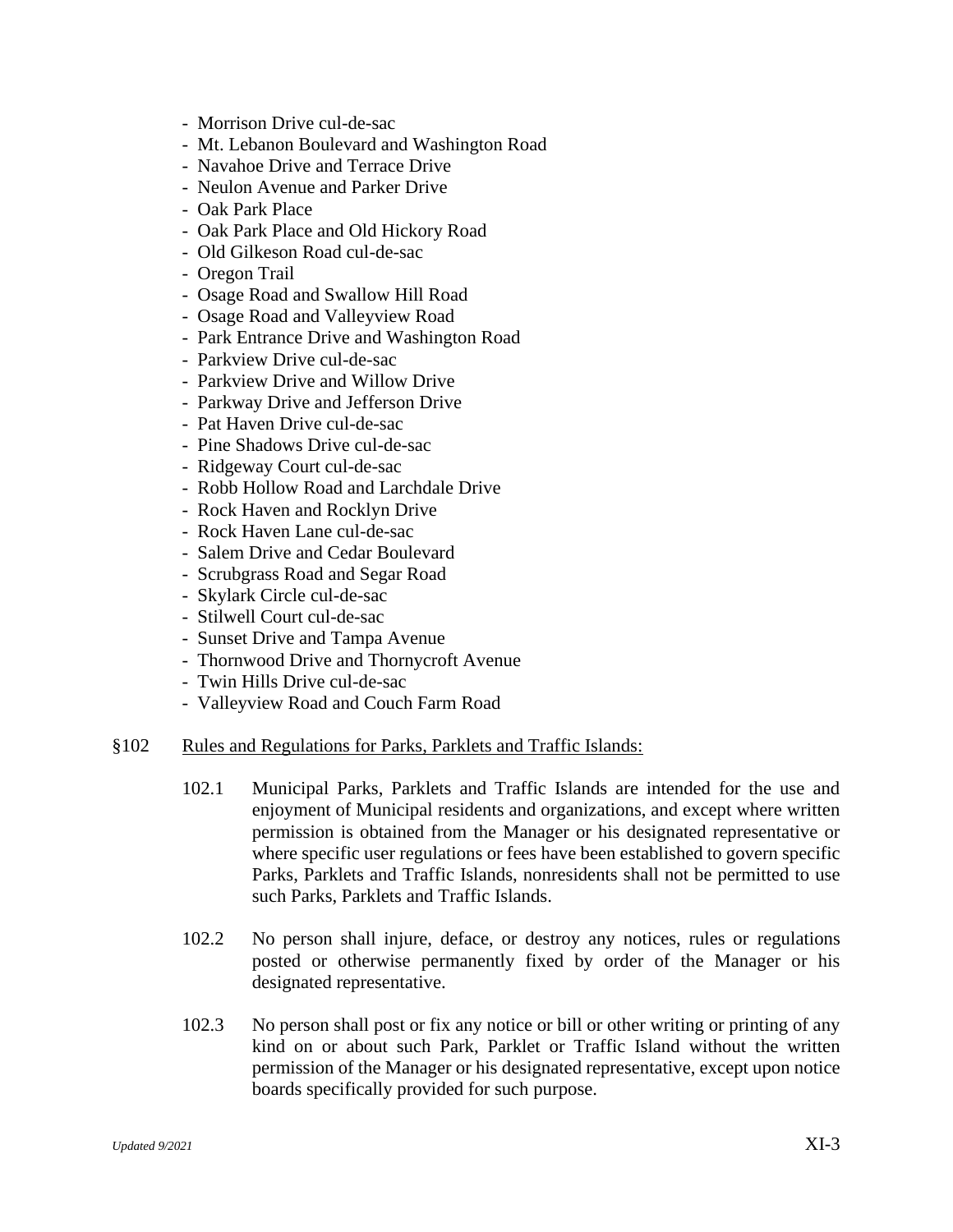- 102.4 Domesticated animals, such as dogs and cats, shall not be permitted in Parks, Parklets, or Traffic Islands except for the thirty-seven (37) acres of Bird Park not including the athletic field and Robb Hollow Park in which domesticated animals shall be controlled by their owners or handlers by means of a collar and leash with a maximum length of six (6) feet.
- 102.5 No person shall hunt, throw stones at or set snares for wildlife without permission from the Manager.
- 102.6 No person shall cut, break, pluck or in any way injure or deface the trees, shrubs, plants, turf, fences, statuary, buildings or structures or throw anything whatever in any springs, streams, ponds or swimming pools.
- 102.7 No gambling, alcoholic beverages or illegal use of drugs shall be permitted except that alcohol may be permitted in certain park pavilions designated by and in accordance with rules established by the manager. The rules will include: a special permit requirement; liability provisions; restriction on sale; and, payment of a fee which shall be set by resolution of the Commission.
- 102.8 No swing or play device shall be attached to any tree.
- 102.9 No person shall erect any booth, table, or stand for the sale of, or hawk, or otherwise attempt to sell or sell, any article whatever on or about such Park, Parklet or Traffic Island without the written permission of the Manager or his designated representative.
- 102.10 No parade or procession shall take place unless a permit has been obtained in accordance with Part 2 of Chapter VIII.
- 102.11 Motor vehicles shall be permitted only on paved streets or roadways within Parks and Parklets and shall not be operated thereon at a speed in excess of fifteen (15) miles per hour.
- 102.12 The parking of motor vehicles shall be permitted only in areas specifically designated therefor.
- 102.13 All Parks and Parklets will open at 6:00 A.M. and close at 9:00 P.M. except for Meadowcroft Park, Clearview Commons and Mt. Lebanon Park, which will close at 10:00 P.M., 12:00 midnight, and 12:00 midnight, respectively. Without the written permission of the Manager or his designated representative, no person or motor vehicle shall be permitted within any Park or Parklet after the established closing hour.
- 102.14 No picnic shall take place at any Park picnic shelter without the written permission of the Manager or his designated representative.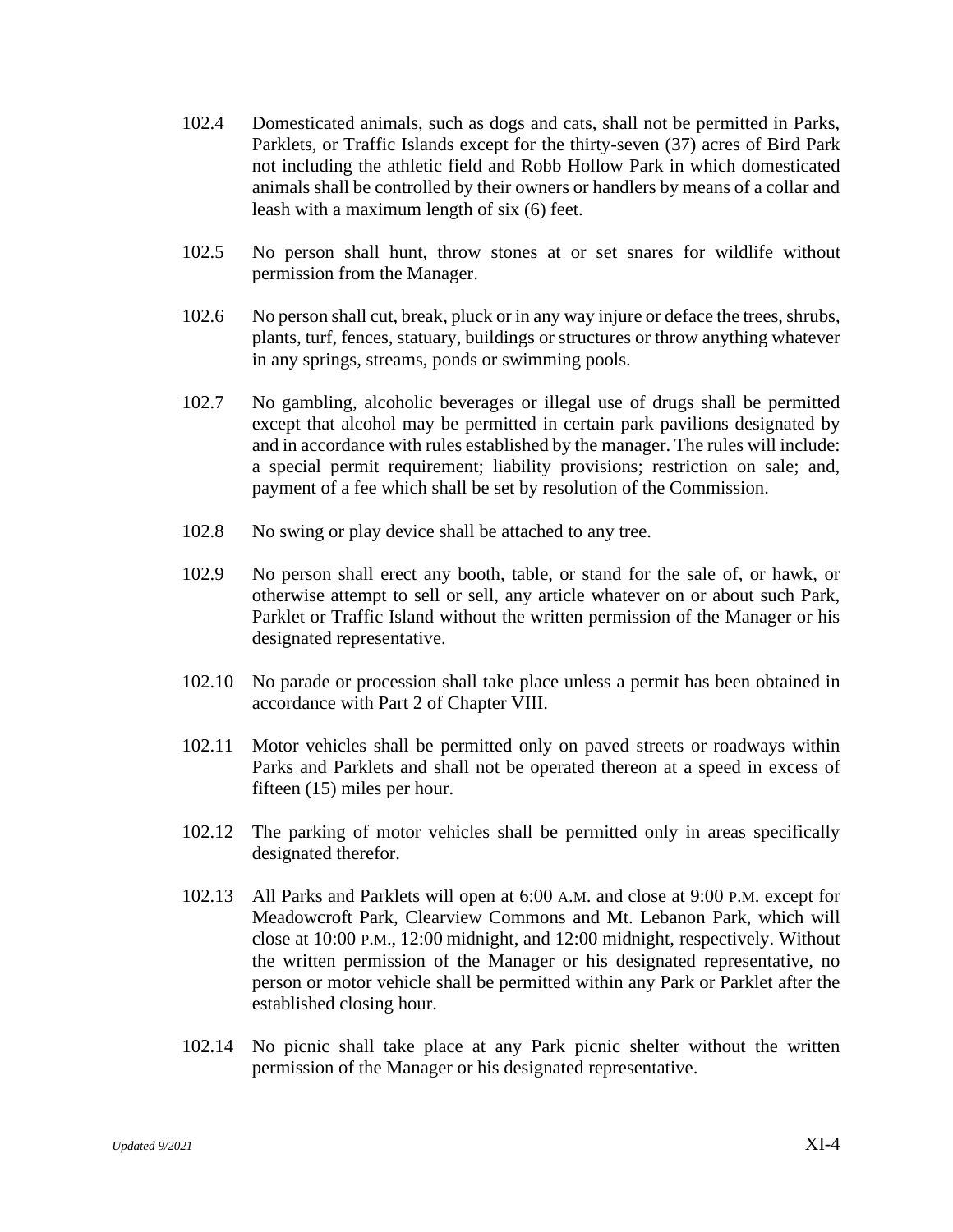- 102.15 No person shall conduct himself in an unruly or disorderly manner in violation of State law.
- 102.16 No fire shall be permitted except in those areas where grills, burners, or barbecue pits are provided for that purpose.
- 102.17 No person shall use, occupy or otherwise conduct any activity upon property designated as a Traffic Island, other than the following:
	- 102.17.1 Authorized use of benches where such are provided.
	- 102.17.2 A Neighborhood Identification Sign, subject to the receipt of Commission approval; compliance with the requirements of the *Neighborhood Signs Policy;* and the requirements of Chapter XX §823 "Sign Regulations."
- 102.18 Parks and Parklets may be used for general recreational purposes, except that in Parklets none of the following activities shall be permitted:
	- 102.18.1 The playing of formal athletic contests or events.
	- 102.18.2 The engagement by more than five (5) participants in team activities such as baseball, softball, football, volleyball, basketball, soccer, field hockey, or badminton.
	- 102.18.3 No bases, stanchions, nets, or any other equipment may be installed or placed in any area of the Parklets for use in the above described activities.
- 102.19 Littering is prohibited.
- 102.20 Use of explosives or explosive devices, fireworks, sparklers, rockets, guns, remote control air planes or vehicles, firearms, air guns, bows, slingshots or any weapons or other similar items for non-Recreation Department sponsored events is prohibited unless written authority is granted by the Manager.
- 102.21 Mulching and composting of leaves collected by the Municipality during its annual leaf collection program are prohibited.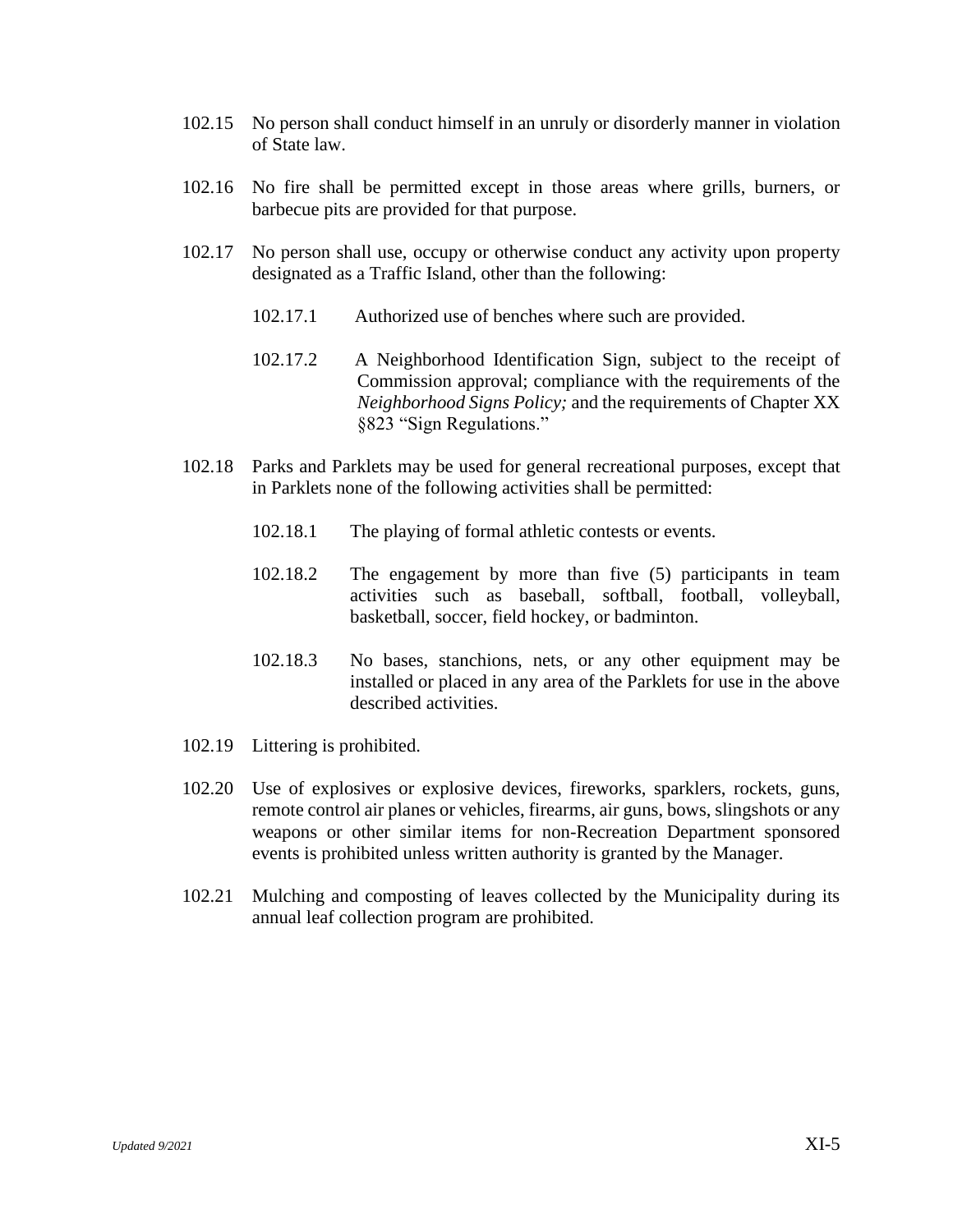### **PART 2 RULES AND REGULATIONS FOR RECREATION FACILITIES**

§201 Purpose. It is expected that all users of Municipal Recreation Facilities will conduct themselves in such a way as will not interfere with the use and enjoyment of the facilities and programs by others. Respect for, courtesy to, and cooperation with other users is expected, and any failure to demonstrate these qualities may result in denial of use of the facilities and programs.

#### §202 Rules and Regulations for Recreation Facilities.

- 202.1 Littering is prohibited.
- 202.2 Vandalism and negligent or deliberate destruction or removal of natural or physical property is prohibited.
- 202.3 The use and/or possession of alcoholic beverages and illegal substances in recreation areas is prohibited. Prior approval must be obtained from the Manager for the use of alcoholic beverages. Persons under the influence of, or in possession of alcoholic beverages or illegal substances, will be expelled immediately and subject to criminal prosecution.
- 202.4 Individuals are prohibited from utilizing or attempting to utilize recreation facilities or programs without submitting the required payment and registration.
- 202.5 Facilities and equipment shall be used only for the purpose intended.
- 202.6 It shall be unlawful for any person to engage in any abusive, loud, vulgar or otherwise disorderly conduct.
- 202.7 Court areas, ball fields and park areas are open to the general public except when scheduled by organized leagues or other organizations and approved by the Mt. Lebanon Recreation Department.
- 202.8 Use of explosives or explosive devices, fireworks, sparklers, rockets, remote control air planes or vehicles, air guns, bows, slingshots or any weapons or other similar items for non-Recreation Department sponsored events is prohibited; provided, however, that this section shall not apply to the lawful ownership, possession, transfer or transportation of firearms, ammunition or ammunition components (as such terms are used in 18 Pa. C.S.A. §6120) when carried or transported for purposes not prohibited by the laws of the Commonwealth of Pennsylvania.
- 202.9 Individuals whose bodily hygiene is offensive so as to constitute a nuisance to other persons shall be required to leave the facility.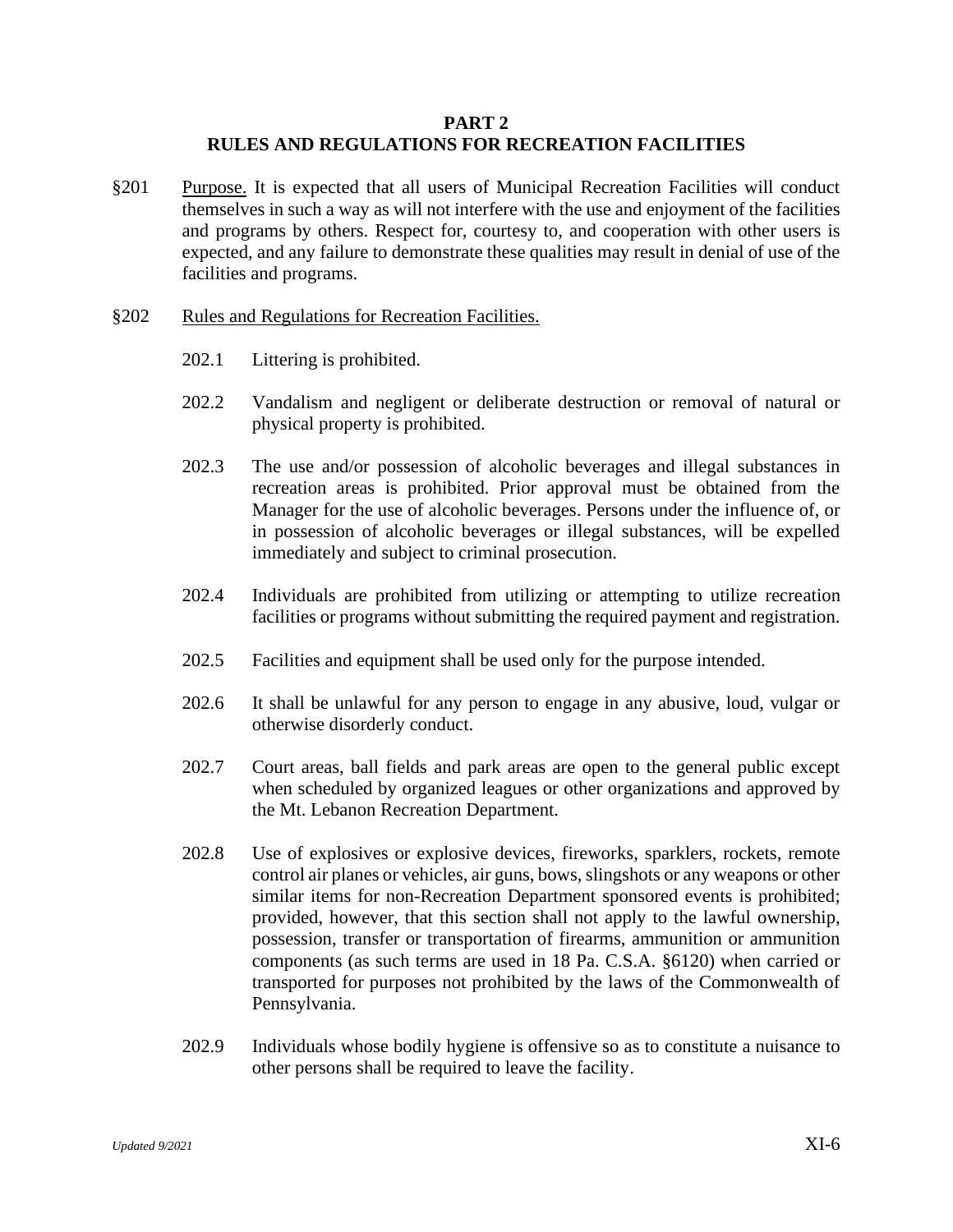- 202.10 Carrying any kind of lighted pipe, cigar, cigarette or any other lighted smoking equipment and any other use of tobacco products are prohibited at all times in any Recreation Facility; carrying any kind of lighted pipe, cigar, cigarette or any other lighted smoking equipment and any other use of tobacco products in any area of a Park and public grounds and facilities prominently posted with "No Smoking" or "Tobacco-Free Zone" signs or the international "No Smoking" symbol, which consists of a pictorial representation of a burning cigarette in a circle with a bar across it.
- 202.11 Individuals are prohibited from disrobing or changing clothing except in buildings or facilities made available for that purpose.
- 202.12 No person shall injure, deface, or destroy any notices, rules or regulations posted or otherwise permanently fixed by order of the Manager or his designated representative.
- 202.13 No person shall post or fix any notice or bill or other writing or printing of any kind on or about facilities or grounds without the written permission of the Manager or his designated representative, except upon notice boards specifically provided for such purposes.
- 202.14 The following regulations apply at Wildcat Field, Middle Field and any other field constructed with an artificial turf surface:
	- 202.14.1 Organized use of the fields is by permit only. Permit holders will have priority use of the field.
	- 202.14.2 Carrying any kind of lighted pipe, cigar, cigarette or any other lighted smoking equipment and any other use of tobacco products and flames of any kind are prohibited.
	- 202.14.3 No food or beverages (except water) are permitted on the turf.
	- 202.14.4 No chewing gum or sunflower seeds on the turf.
	- 202.14.5 No glass containers.
	- 202.14.6 No domesticated animals.
	- 202.14.7 No chairs.
	- 202.14.8 No metal cleats or sharp objects, including tent stakes or other objects that could penetrate the surface of the field.
	- 202.14.9 Shoes must be clean/mud-free.